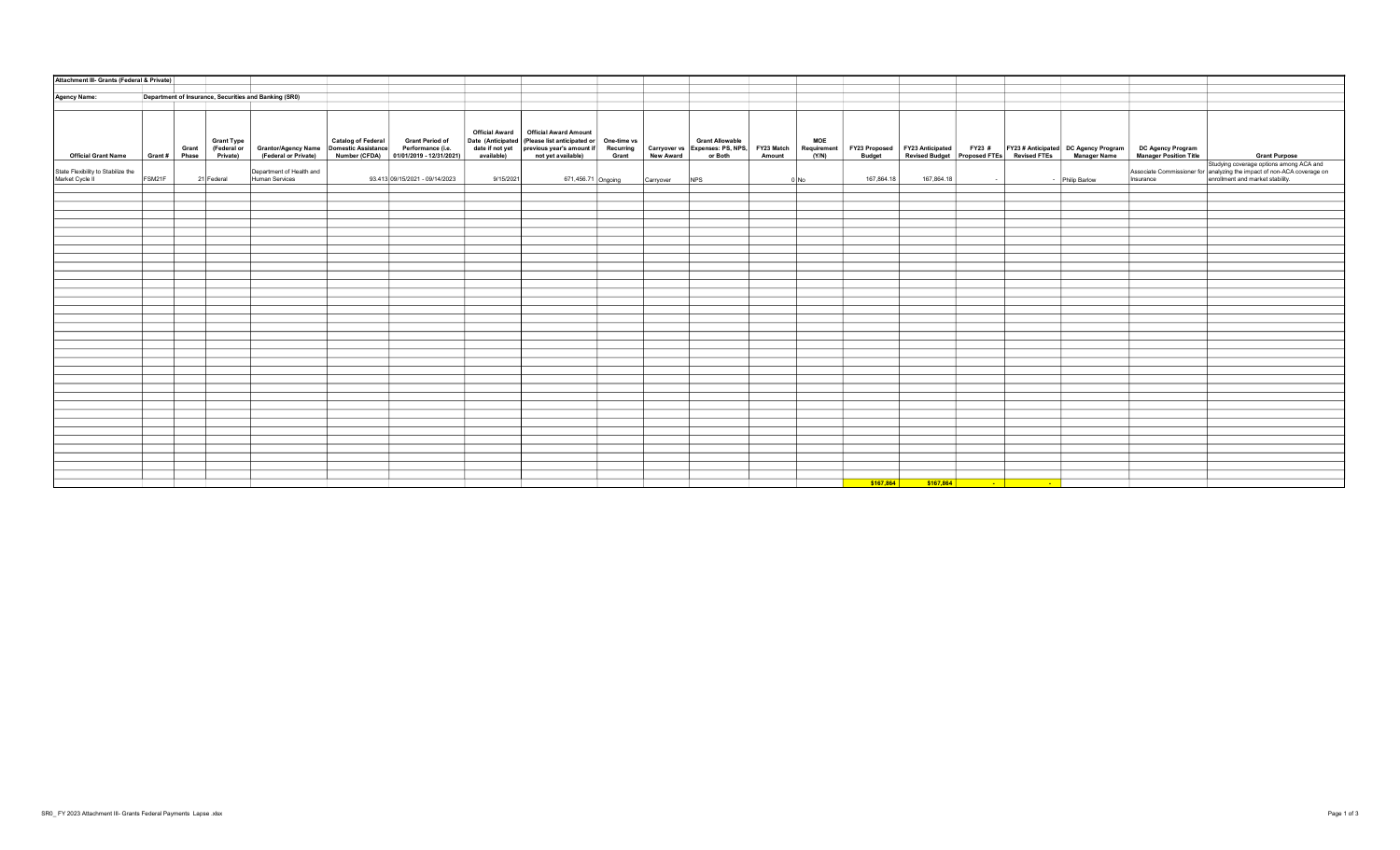| <b>Attachment III-Federal Payments</b>                             |                |                 |                 |        |              |                                                                                                                                                                                                                            |
|--------------------------------------------------------------------|----------------|-----------------|-----------------|--------|--------------|----------------------------------------------------------------------------------------------------------------------------------------------------------------------------------------------------------------------------|
| Agency Name: Department of Insurance, Securities and Banking (SR0) |                |                 |                 |        |              |                                                                                                                                                                                                                            |
| Agency Fund # Agency Fund Title                                    | <b>Purpose</b> | FY 2022 Payment | FY 2023 Payment | Change | New/On-going | <b>Federal COVID Response</b><br>(Yes/No - If Yes indicate the amount of the grant that<br>is the result of the Federal COVID response and the<br>Federal COVID response legislation that funded the<br>grant or payment.) |
|                                                                    |                |                 |                 | 0      |              |                                                                                                                                                                                                                            |
|                                                                    |                |                 |                 | 0      |              |                                                                                                                                                                                                                            |
| N/A                                                                |                |                 |                 | 0      |              |                                                                                                                                                                                                                            |
|                                                                    |                |                 |                 | 0      |              |                                                                                                                                                                                                                            |
|                                                                    |                |                 |                 | 0      |              |                                                                                                                                                                                                                            |
|                                                                    |                |                 |                 | 0      |              |                                                                                                                                                                                                                            |
|                                                                    |                |                 |                 | 0      |              |                                                                                                                                                                                                                            |
|                                                                    |                |                 |                 | 0      |              |                                                                                                                                                                                                                            |
|                                                                    |                |                 |                 | 0      |              |                                                                                                                                                                                                                            |
|                                                                    |                |                 |                 | 0      |              |                                                                                                                                                                                                                            |
|                                                                    |                |                 |                 | 0      |              |                                                                                                                                                                                                                            |
|                                                                    |                |                 |                 | 0      |              |                                                                                                                                                                                                                            |
|                                                                    |                |                 |                 | 0      |              |                                                                                                                                                                                                                            |
|                                                                    |                |                 |                 | 0      |              |                                                                                                                                                                                                                            |
|                                                                    |                |                 |                 | 0      |              |                                                                                                                                                                                                                            |
|                                                                    |                | \$0             | \$0             | \$0    |              |                                                                                                                                                                                                                            |